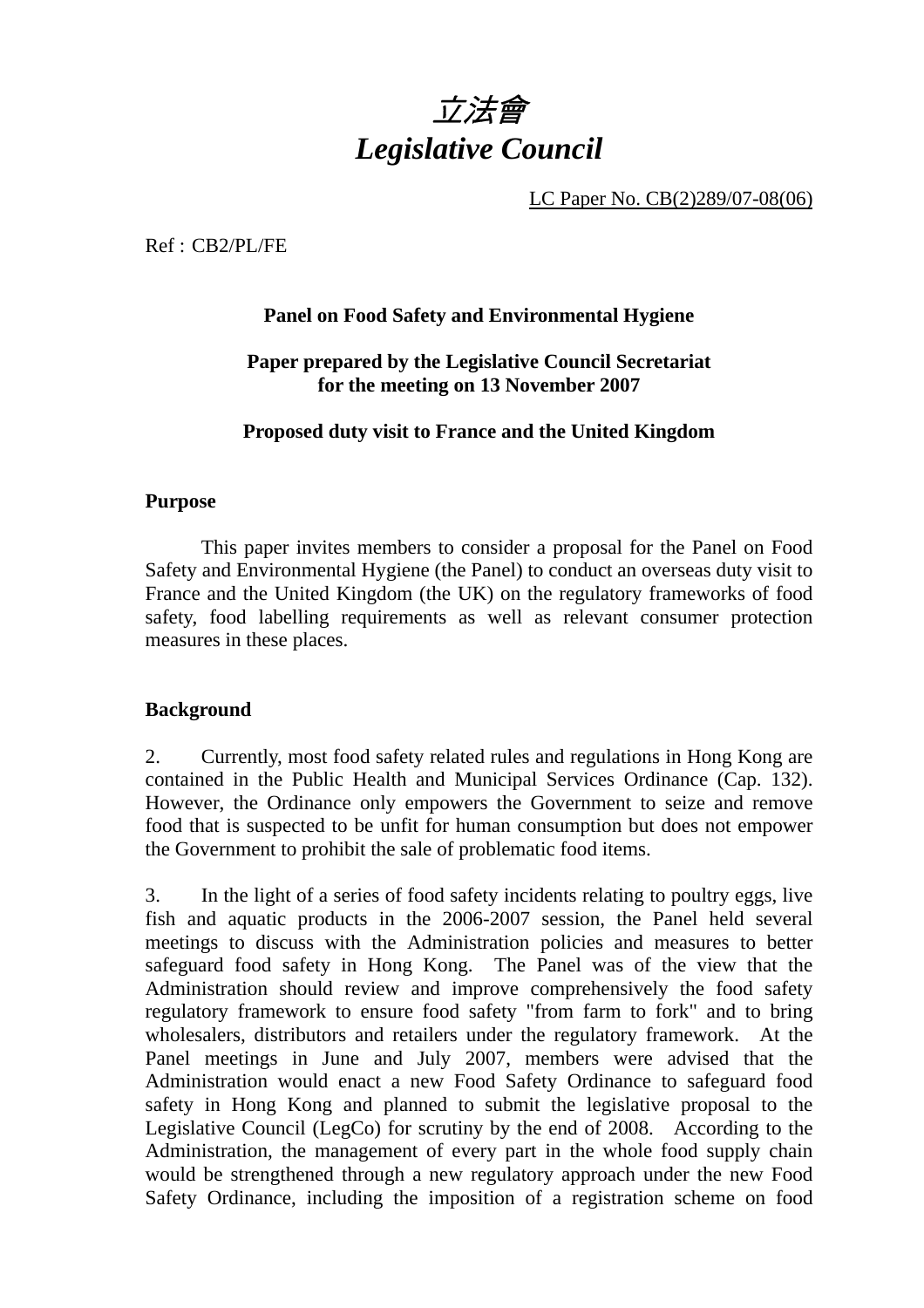importers and distributors. Complemented by other regulatory measures such as mandatory recall of problematic food and the requirement of health certificates for the import of certain food items, the new law would provide a more comprehensive food safety regime for imported food.

4. Apart from food safety regulatory framework, imposition of food labelling requirements is another major area of concern of the Panel. The Panel held several meetings in the 2004-2005 session to discuss the proposed labelling scheme on nutrition information of pre-packaged food. In April 2005, the Administration advised the Panel that the mandatory nutrition labelling scheme would be implemented in two phases. Most members were supportive of the early introduction of mandatory labelling scheme. Some members, however, expressed concern about the proposed requirement of labelling energy and nine core nutrients (namely protein, carbohydrate, total fat, saturated fat, sodium, cholesterol, sugars, dietary fibre and calcium) in Phase II of the scheme, particularly its adverse impact on the food industry. These members queried whether it was necessary for Hong Kong to impose more stringent nutrition labelling requirements than those proposed in the Mainland and required by the European Union (EU), given that it is a basic requirement under the Codex Alimentarious Commission's guidelines for the nutrition label to include only declaration of energy, protein, carbohydrate and fat, and the proposed labelling requirements in the Mainland do not cover saturated fat and dietary fibre.

5. At the Panel meeting on 10 July 2007, members supported Hon Fred LI Wah-ming's suggestion for the Panel to conduct an overseas duty visit to better understand the regulatory frameworks of food safety, food labelling requirements and relevant measures for enhancing consumer protection in France and the UK, with a view to facilitating future discussion with the Administration on the subjects.

6. To provide the Panel with background information for undertaking the duty visit, the Research and Library Services Division of LegCo Secretariat (RLSD) has been requested to conduct a research on the food safety mechanism and food labelling requirements in the EU, France and the UK. RLSD has also conducted a research on the policy of genetically modified food labelling in the EU, the UK, Demark and France.

### **Details of the proposed visit**

### Objectives of the visit

- 7. The objectives of the proposed visit are as follows
	- (a) to obtain first-hand information on the policies and regulatory frameworks of food safety, food labelling requirements and relevant measures for enhancing consumer protection;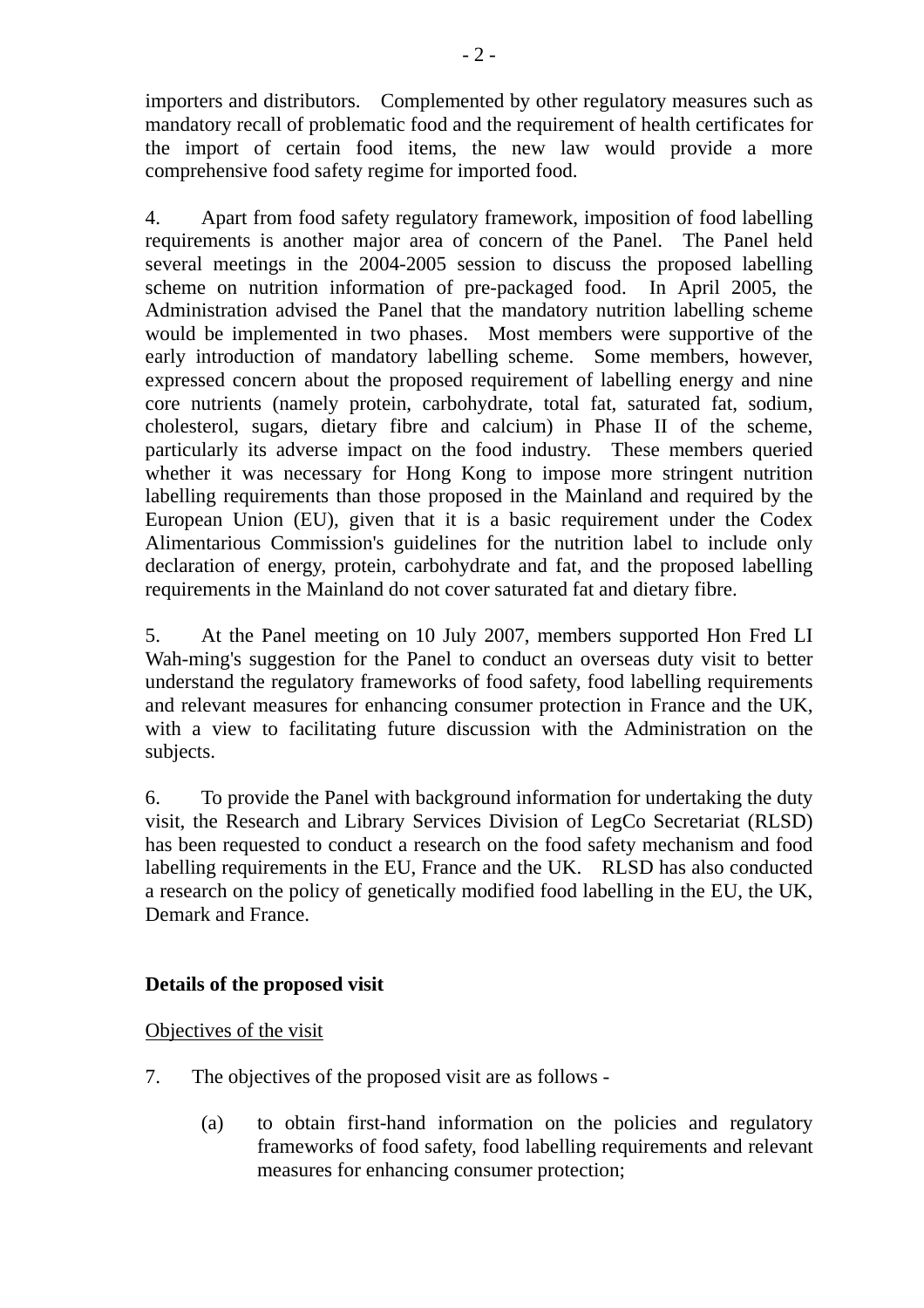- (b) to study the experience in the formulation, implementation and monitoring of the policies relating to food safety regulatory framework and food labelling requirements; and
- (c) to exchange views with the relevant parties involved in the formulation, implementation and monitoring of food safety policies, food labelling requirements and consumer protection, and food processing plant operators and food manufacturers.

### Proposed timing

8. Taking into account the schedule of the Council meetings and the Panel meeting in February 2008, it is suggested that the proposed visit lasts eight days, tentatively from 9 to 16 February 2008 (i.e. two nights in Paris and three nights in London). The exact dates will, however, be subject to consultation with the host organizations.

# Proposed budget

9. As approved by The Legislative Council Commission, each Member is provided with an overseas duty visit account of \$55,000 for the purpose of duty visits outside Hong Kong organized by committees of the Council. The fund in the account is for use by the Member in a four-year term. Any expenditure incurred in excess of the available balance in a four-year term has to be paid by the Member personally.

10. A rough estimate of the expenditure to be incurred by each participating Member for the proposed duty visit is about HK\$35,480 (economy class air passage) or HK\$81,150 (business class air passage).

### Size and composition of the delegation

11. The broad guidelines are that members of the Panel should have priority in participating in the visit, and the delegation should be of a manageable size in order not to create difficulties in logistical arrangements. Non-Panel Members may join the visit with the consent of the Panel.

### **Advice sought**

- 12. Members are invited to consider
	- (a) whether the Panel should conduct an overseas duty visit to France and the UK as proposed in paragraphs 7 and 8 above; and
	- (b) whether non-Panel Members should be invited to join the proposed duty visit.